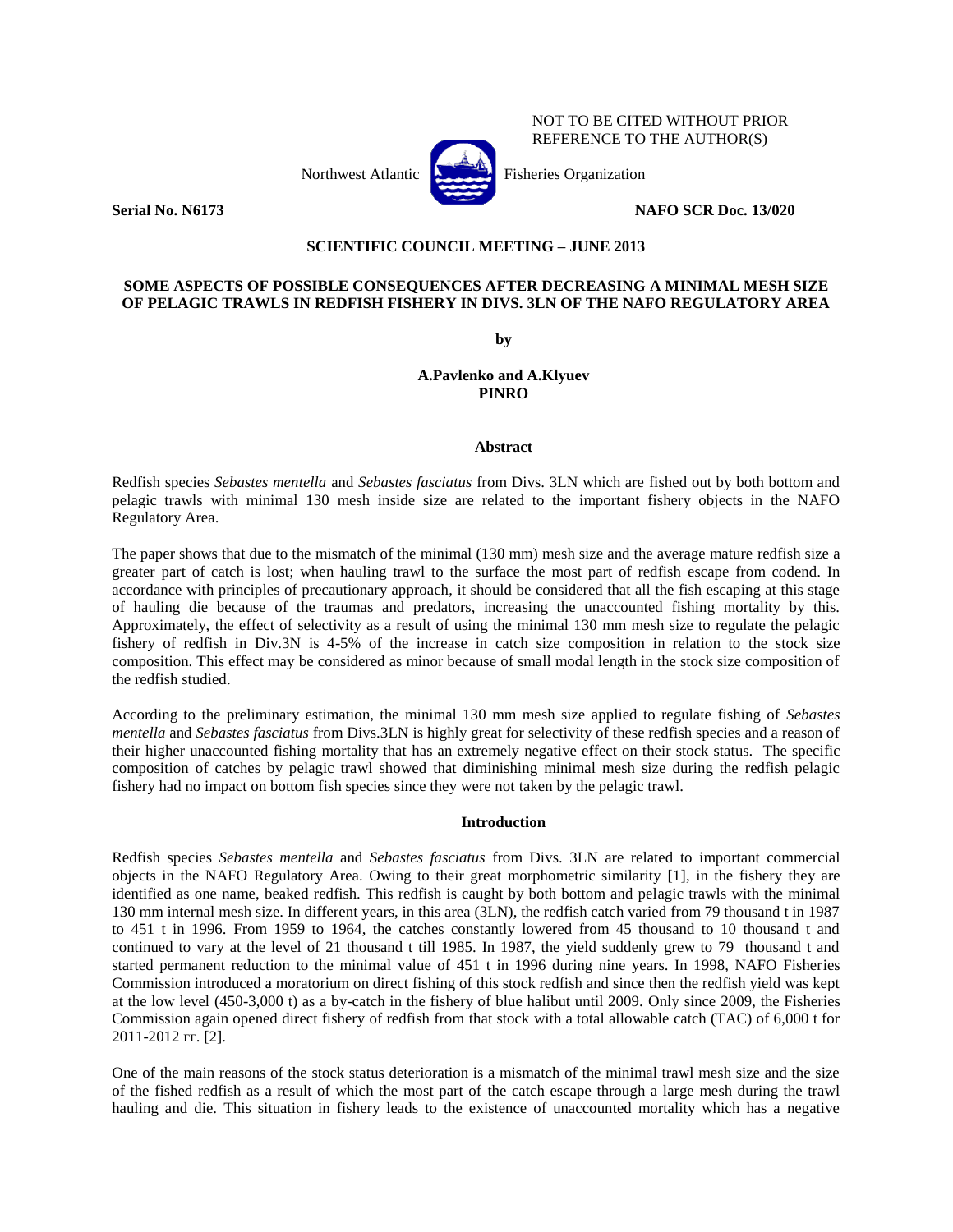influence on the whole exploited stock. In this connection, it is important to consider the choice of the optimal mesh size applied in the redfish *Sebastes mentella* fishery in Divs.3LN taking into consideration its impact on the size of fish traumatic death, fishing effort and efficiency. The mesh size should be consider as optimal if it provides the maximal escape of the small size fish with non-landing size. When substantiating the minimal mesh size of the codends in the *Sebastes mentella* fishery it is important to assess the amount of redfish escaping from the codend and dyeing when hauling from depth to surface.

#### **Material and methods**

To give the approximate estimation of redfish pelagic fishery in the trawl pelagic fishery in Div. 3N of the NAFO Regulatory Area (Figure 1) the observations were made from 7 to 30 June 2011 aboard a trawler M-0267 "Severny Okean".

During the work, used was a pelagic trawl 182/640 of the Russian production with the Danish «Thyborøn» trawl boards. The trawl horizontal opening was 80-90 m and the vertical one - 60-80 m. The trawl codend is made of the polyethylene netting with the minimal 130 mm inside mesh size. The trawl run is controlled with the aid of the Scanmar Acoustic control system. The fishing-line was loaded by 500 kg weights on each wing (the total weight was 1,000 kg).



Figure 1 –Survey area of M-0267 "Severny Okean" from 7 to 30 June 2011.

In Div.3N, redfish *Sebastes fasciatus* predominated [1]. It was fished at 200-480 m depths, in 190-470 m layer. Redfish 18-37 cm in length with 20-23 cm mode (Figure 2) were caught. *Sebastes mentella, Sebastes marinus* and cod occurred in the by-catch as single specimens. The average length of *Sebastes fasciatus* in the catch by the trawl codend with 130 mm mesh size was 23.1 cm. During the cruise, there were 51 hauls performed, the biological analysis of 4 fish species was made, 4,171 redfish specimens were measured.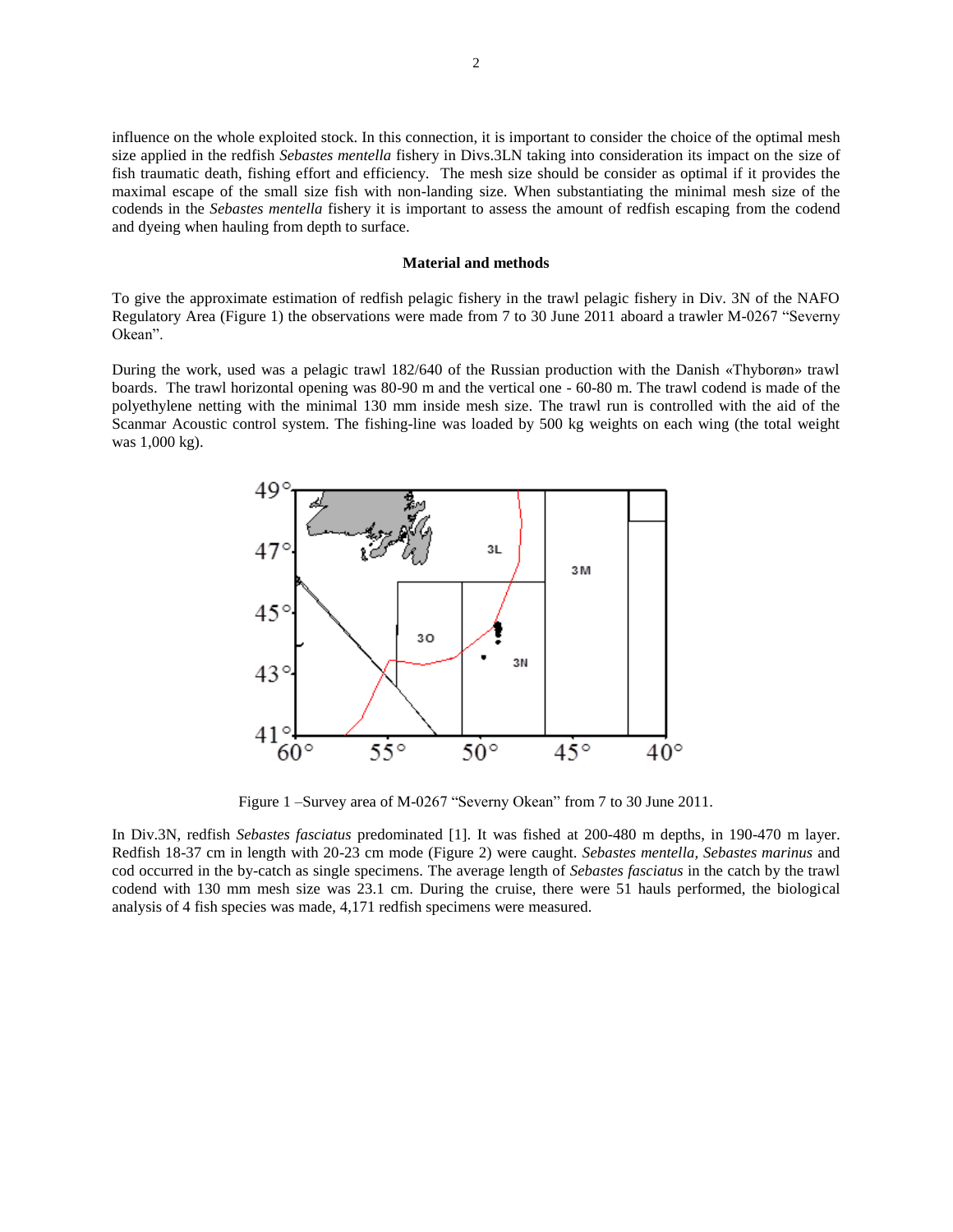

Figure 2 – Size composition of *Sebastes fasciatus* catches by trawl with minimal 130 mm mesh size

The typical feature of redfish behavior in that period was well-pronounced vertical daily migrations. The echo records registered redfish concentrations by fishable mid-water trawl in the morning (from 6 to 9 a.m.) and evening (from 6 to 8 p.m.) (Figure 3). In those time periods, the redfish formed concentrations by 20-50 m development, and the catches amounted to 15-60 t per 1.5-3.0 hours. The average vessel fishing efficiency was equal to 25.4 t per a fishing day. The fishing was executed, on the average, at the distance of  $60 \pm 13$  m above the ground that caused a practical absence of bottom fish species in the catches by pelagic trawl as in the given Div.3N as in Div.3M [3].

In accordance with visual observations, a great number of redfish (by approximate estimate, 30-50% of the total catch) escape through codend meshes to sea surface during the trawl hauling and towing with catch to the vessel board, that was proved by the previous researches [4; 5]. At this stage of fishing, the mesh thread tension is minimal, as a result of which the codend meshes are opened and let redfish freely escape from a catch (Figure 3). Probably, it happens since the average size of fished redfish is much less than the minimal allowable mesh inside size.

In accordance with the principles of the precautionary approach, one should consider that all the fish having escaped at this hauling stage die because of traumatizing and predator attacks [5].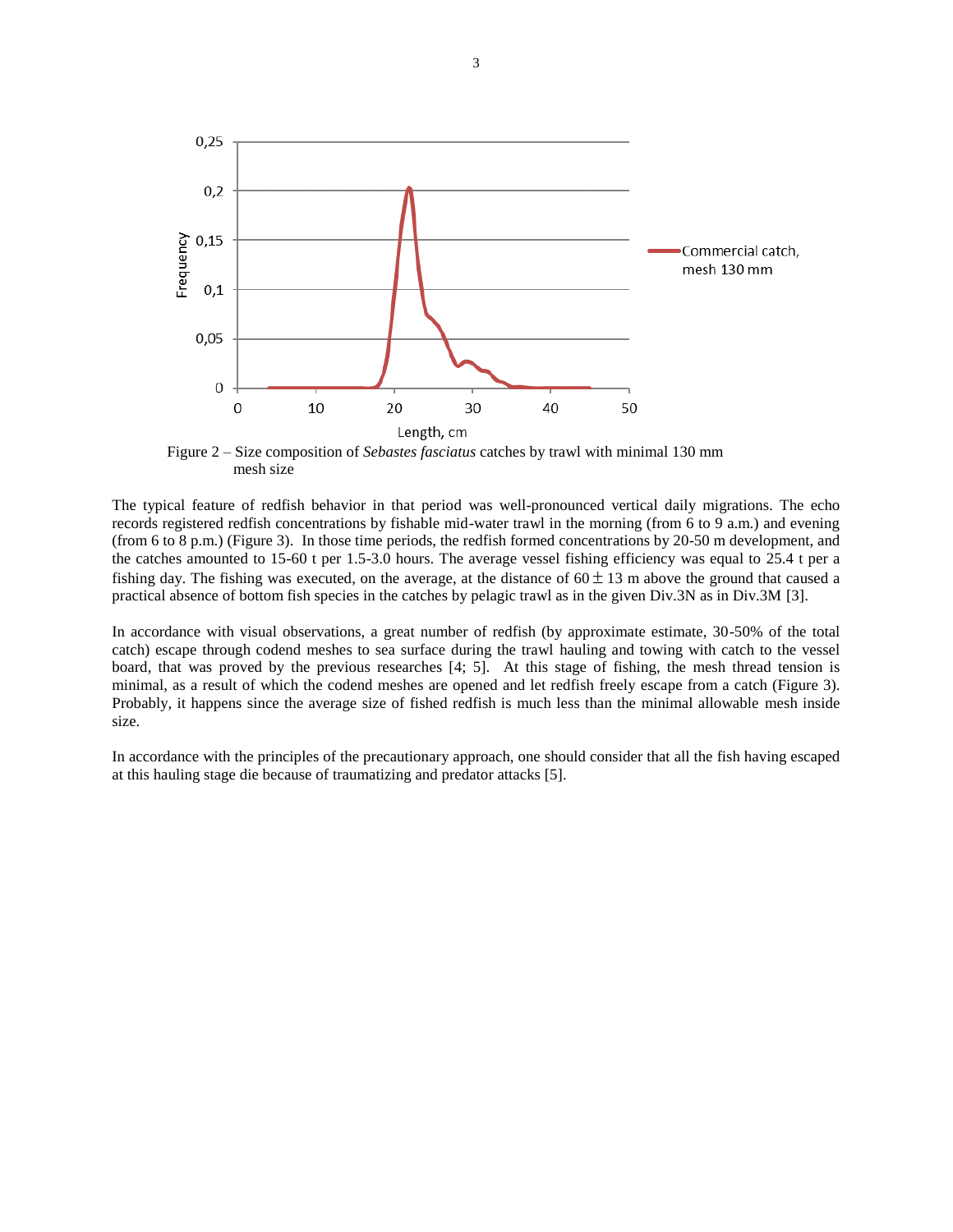

Figure 3 – Inevitable losses as a result of using codends with 130 mm mesh size aboard M-0267 "Severny Okean" in June 2011.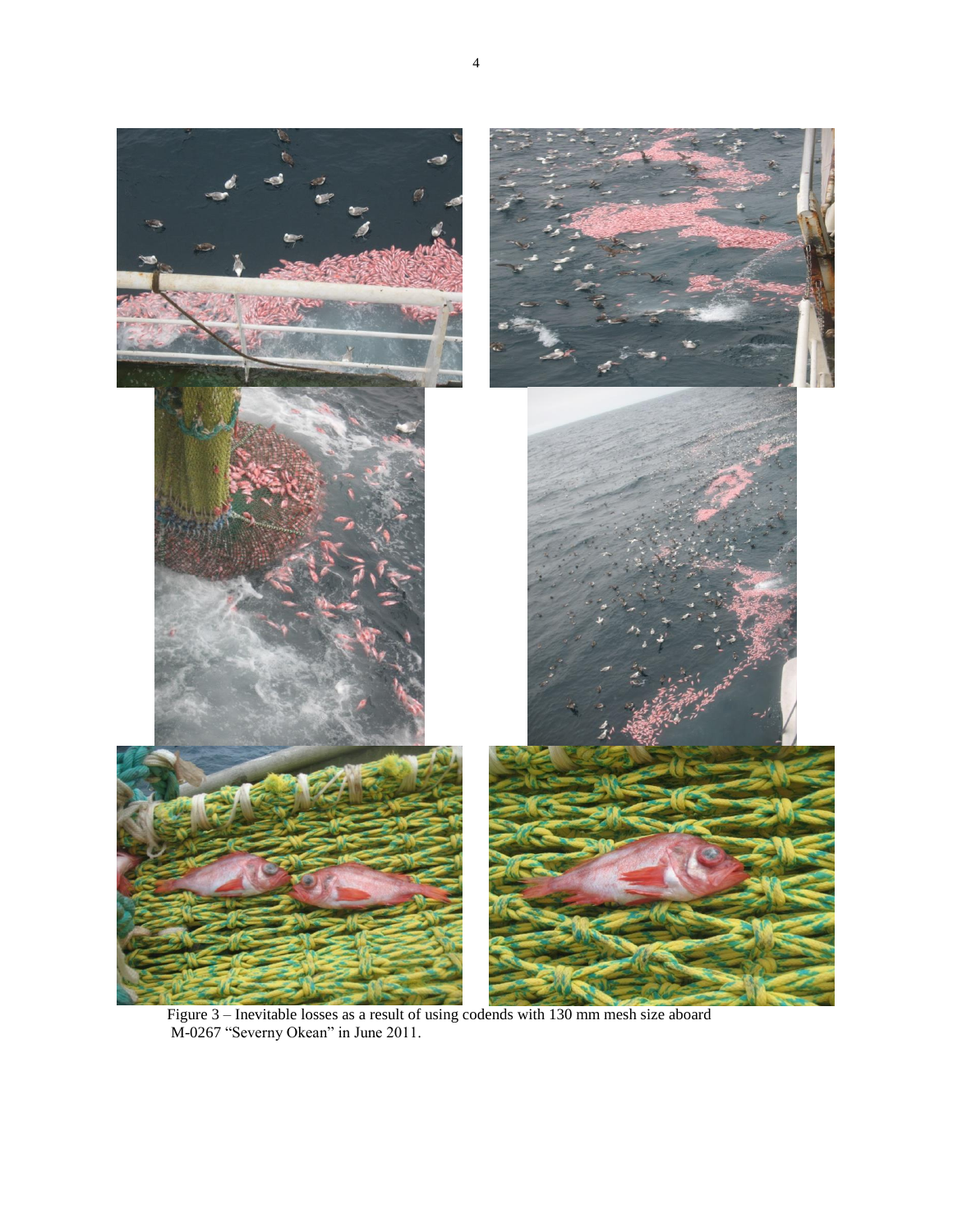### **The efficiency of using the minimal 130 mm mesh size to regulate redfish pelagic fishery selectivity in Div.3N.**

The size composition of catches by the commercial trawl with the minimal 130 mm inside mesh size was characterized by 20-23 cm mode and the average length of 23.1 cm. At the same time, by the data from the spring estimation of redfish stocks from Divs.3LN [2], the size composition was characterized by 19-22 cm mode and the average length of 22.6 cm (Figure 4).

As the comparison of these data shows, the approximate effect of 130 mm mesh selectivity was 4-5% increase in the modal group of the catch size composition and 2% enhancement of the mean length in relation to the size composition of the redfish stock to study.



Figure 4 – Size compositions of redfish (*Sebastes fasciatus*) catch by the trawl with the minimal inside 130 mm mesh size and the stock from Divs.3LN.

### **Results**

In Div.3N, 99% of the catches by the pelagic trawl consist of redfish species. Cod occur in by-catch as single fish. Due to high probability of pelagic trawl damage and loss during its contact with the ground the tactics of redfish fishery by the pelagic trawl in Div.3N condition making hauls at the distance of, on the average, 60±13 m above the ground. This fishing tactics permits us to avoid the by-catch of bottom fish in the pelagic trawl catches.

Due to the lack of correspondence between the minimal mesh size (130 mm) and the average size of mature fish a great part of the catch is lost. Even according to the visual estimation, when hauling the trawl to the sea surface the most part of redfish disappear from codend. In accordance with precautionary approach principles, it should be considered that all the fish having escaped at this trawling stage die because of traumatizing and predator attacks that increases unaccounted fishing mortality

Tentatively, the selectivity effect as a result of using the minimal 130 mm mesh size to regulate pelagic fishery of redfish in Div.3N is 4-5% of the catch size composition increase in relation to the stock size composition. This result may be considered as minor due to a small modal length in the stock size composition of redfish studied.

### **Conclusions**

By the preliminary estimation, the minimal 130 mm mesh size applied to regulate fishery of *Sebastes mentella* and *Sebastes fasciatus* in Div.3LN, is very large for selectivity of these fish species and a reason of their unaccounted fishing mortality that has a very negative impact on their stock status. The specific composition of catches by pelagic trawl showed that diminishing mesh minimal size in the redfish fishery had no impact on bottom fish species since they were not taken by pelagic trawl.